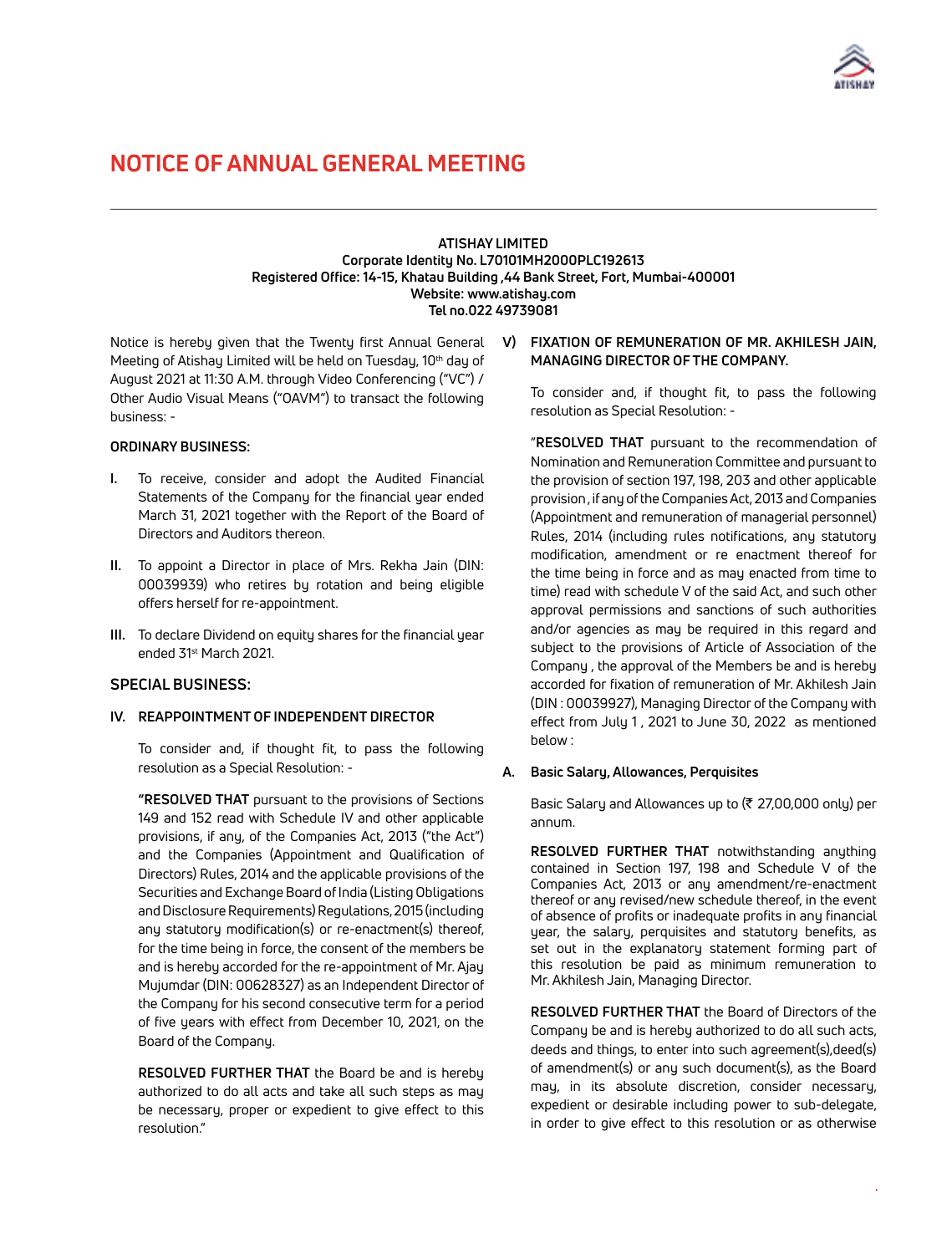considered by the Board to be in the best interest of the **A. Basic Salary, Allowances, Perquisites**  Company, as it may deem fit."

### **VI) FIXATION OF REMUNERATION OF MR. ARCHIT JAIN, WHOLETIME DIRECTOR OF THE COMPANY.**

To consider and, if thought fit, to pass the following resolution as Special Resolution: -

 "**RESOLVED THAT** pursuant to the recommendation of Nomination and Remuneration Committee and pursuant to the provision of section 197, 198, 203 and other applicable provision , if any of the Companies Act, 2013 and Companies (Appointment and remuneration of managerial personnel) Rules, 2014 (including rules notifications, any statutory modification, amendment or re enactment thereof for the time being in force and as may enacted from time to time) read with schedule V of the said Act, and such other approval permissions and sanctions of such authorities and/or agencies as may be required in this regard and subject to the provisions of Article of Association of the Company , the approval of the Members be and is hereby accorded for fixation of remuneration of Mr. Archit Jain (DIN : 06363647), Whole time Director of the Company with effect from July 1 , 2021 to June 30, 2022 as mentioned below :

Basic Salary and Allowances up to  $(\bar{\tau})$  18,00,000 only) per annum.

**RESOLVED FURTHER THAT** notwithstanding anything contained in Section 197, 198 and Schedule V of the Companies Act, 2013 or any amendment/re-enactment thereof or any revised/new schedule thereof, in the event of absence of profits or inadequate profits in any financial year, the salary, perquisites and statutory benefits, as set out in the explanatory statement forming part of this resolution be paid as minimum remuneration to Mr. Archit Jain, Whole time Director.

**RESOLVED FURTHER THAT** the Board of Directors of the Company be and is hereby authorized to do all such acts, deeds and things, to enter into such agreement(s), deed(s) of amendment(s) or any such document(s), as the Board may, in its absolute discretion, consider necessary, expedient or desirable including power to sub-delegate, in order to give effect to this resolution or as otherwise considered by the Board to be in the best interest of the Company, as it may deem fit."

## **Explanatory Statement Pursuant to Section 102 of the Companies Act, 2013 ("the Act").**

### **As required by Section 102 of the Act, the following explanatory statement sets out all material facts relating to the businesses mentioned under Item Nos. IV to VI of the accompanying Notice.**

#### **ITEM NO. IV**

As per the provisions of Section 149, Section 152 and Schedule IV of the Companies Act, 2013 read with rules thereunder, the Company had appointed Mr. Ajay Mujumdar as Independent Director as per the requirement of the Companies Act, 2013 for a term of 5 years. Since, Mr. Ajay Mujumdar as Independent Director of the Company will be completing one term of five years on December 10, 2021, he is further eligible for reappointment for one more term. The Performance evaluation of the Independent Directors was conducted by the entire Board (excluding the Director being evaluated) on the basis of criteria's such as Transparency, Analytical Capabilities, Performance, Leadership, Ethics and ability to take balanced decisions regarding stakeholders, etc.

Accordingly, based on the report of performance evaluation of the Independent Directors, the Nomination & Remuneration Committee has recommended reappointment of Mr. Ajay Mujumdar as Independent Director for a second term of 5 (Five) consecutive years on the Board of the Company.

The Board, based on the performance evaluation of Independent Directors and as per the recommendation of the Nomination and Remuneration Committee, considered that, given his background and experience and contributions made by him during his tenure, the continued association of Mr. Ajay Mujumdar, would be beneficial to the Company and it is desirable to continue to avail his services as Independent & Non - Executive Director.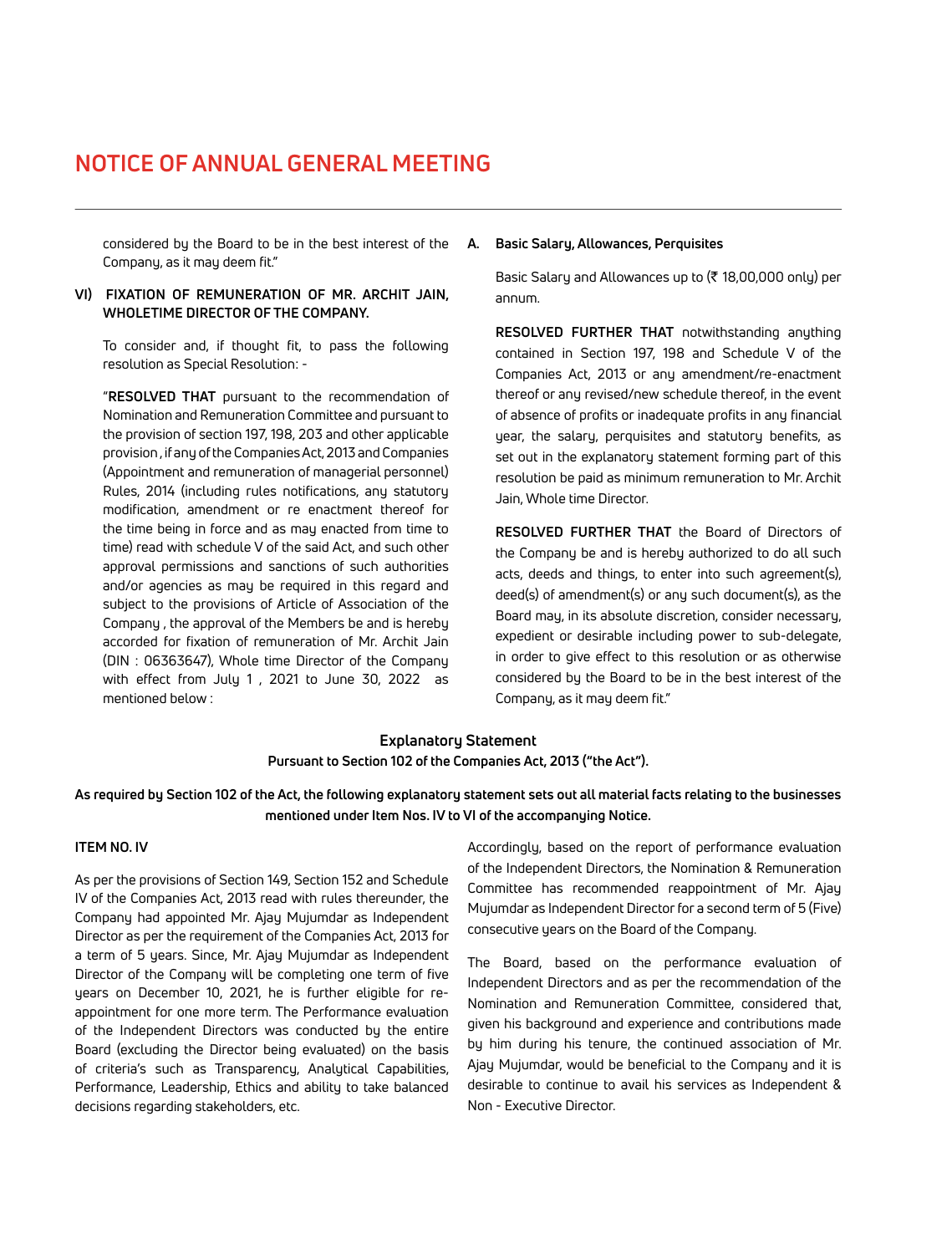

 $(\pm$  in lakhs)

# **NOTICE OF ANNUAL GENERAL MEETING**

The Company has received declaration from the Independent Director confirming that he meets with the criteria of Independence as prescribed under sub-section (6) of Section 149 of the Companies Act, 2013 and as per SEBI (Listing Obligations and Disclosure Requirements) Regulations, 2015. In the opinion of the Board, he fulfills the conditions specified in the said Act for reappointment as Independent Director.

The Board recommends the Resolution as set out in item no. IV, of the Notice for approval of the Members.

None of the Directors or Key Managerial Personnel of the Company and their relatives, other than the Independent Director for his respective reappointment, is in any way concerned or interested in the said Resolution, as set out in item no. IV of the Notice.

#### **ITEM NO. V**

The Members of the Company at the Annual General Meeting held on 28<sup>th</sup> August, 2019 approved reappointment of Mr. Akhilesh Jain (DIN: 00039927) as Managing Director of the Company with effect from July 2, 2019 for a period of five years and remuneration for a period of two year. It is proposed to fix their remuneration for a further period of one year as mentioned below:

| <b>Particulars</b>        | Amount                      |  |
|---------------------------|-----------------------------|--|
| i. Term of remuneration:  | 1 Year w.e.f. 01.07.2021    |  |
| ii. Remuneration          |                             |  |
| Monthly Gross Salary:     | 2,25,000                    |  |
| Perguisites & Allowances: | As per rule of the Company. |  |

The total remuneration payable to Mr. Akhilesh Jain exceeds 5% of the estimated net profits of the Company to be calculated as per the provisions of section 198 of the Companies Act, 2013 ("the Act") and accordingly an approval of shareholders through a special resolution is being sought.

It is hereby confirmed that the Company has not committed any default in payment of dues to any bank or public financial institution or any other secured creditor.

In terms of Schedule V to the Act, the relevant details that are required to be disclosed are provided hereunder:

- **I. General information:**
- (1) **Nature of industry**: Software /IT industry
- (2) **Date or expected date of commencement of commercial**  production: the Company was incorporated on 30<sup>th</sup> March,

2000 and has been in operation since 2000.

- (3) **In case of new companies, expected date of commencement of activities as per project approved by financial institutions appearing in the prospectus**: Not Applicable
- (4) **Financial performance based on given indicators**

|                                            |          | $\mathcal{U}$ in Lands |
|--------------------------------------------|----------|------------------------|
| <b>Particulars</b>                         | 2020-21  | 2019-20                |
| Total income                               | 2,735.01 | 2.477.18               |
| Total expenses                             | 2,383.50 | 2,222.61               |
| Profit before tax and exceptional<br>items | 351.51   | 254.57                 |
| Exceptional items                          |          |                        |
| Profit before tax                          | 351.51   | 254.57                 |
| Tax Expenses                               | 103.75   | 10.08                  |
| Profit after Tax (PAT)                     | 247.76   | 244.49                 |
| Other Comprehensive Income                 | 6.43     | (5.76)                 |
| Total Comprehensive Income for the<br>year | 254.19   | 238.73                 |

(5) **Foreign investments or collaborations, if any**: Not Applicable

#### **II. Information about Mr. Akhilesh Jain:**

#### **(1) Background details**

Mr. Akhilesh Jain was reappointed as Managing Director vide AGM Resolution dated July 3, 2014 for a period of 5 year. He was again reappointed as Managing Director vide AGM Resolution w.e.f. July 2, 2019 for a period of 5 years.

Being a Chartered Accountant and Bachelor of Law, he is aware of the financial policies and legalities involved in our business. He has been instrumental in the overall growth of our Company. He is one of the founding members of our Company and is actively involved in the financial planning, operations, business development & strategic planning activities.

#### **(2) Past remuneration**

| <b>Financial Years</b> | Amount $(\bar{\bar{\zeta}})$ in lakhs) |
|------------------------|----------------------------------------|
| 2018-2019              | 21,00,000                              |
| 2019-2020              | 25,50,000                              |
| 2020-2021              | 27,00,000                              |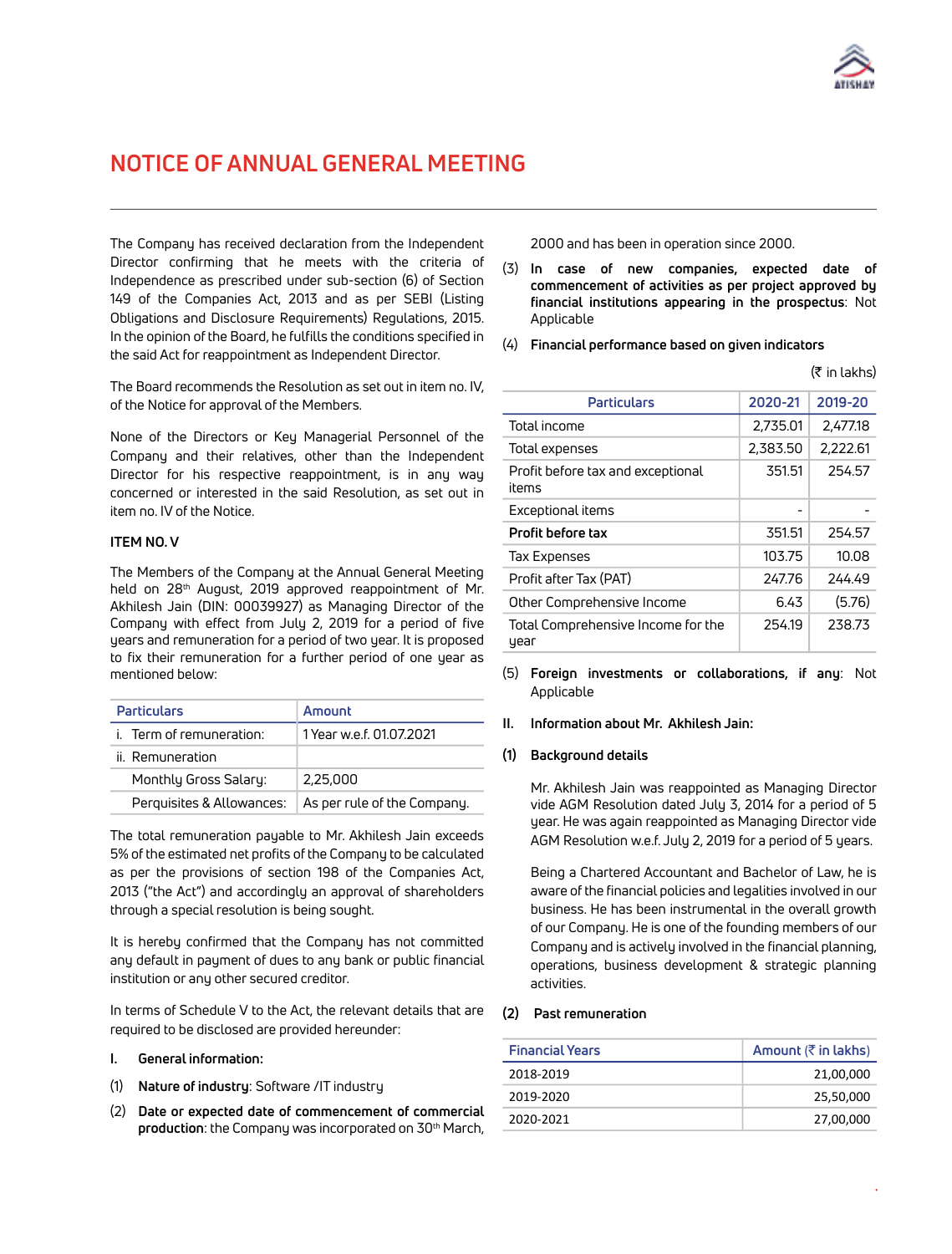#### **(3) Recognition or awards:**

Under the dynamic leadership of Mr. Akhilesh Jain, the Company has been winning awards year on year. The notable awards won in the last three years are:

- 1. Atishay Limited has achieved award in top 50 Tech Companies, Intercon internet conference award, Dubai.
- 2. In Annual Roll of Honour as "one of the 20 most promising Tech Solution Providers for Government and Public Sector - 2019".
- 3. Awarded as "Small Enterprises of the Year -Services" by SIDBI - ET INDIA MSE AWARDS 2018.

#### **(4) Job profile and his suitability:**

Mr. Akhilesh Jain is the Chairman & Managing Director of Atishay Limited. He holds a Chartered Accountant degree from the Institute of Chartered Accountants of India and a Bachelor of Law from Bhopal University. He drives and oversees the overall business at Atishay and nurtures a foresight to scale the Company to a new orbit of growth. He has proven his capabilities in leading his team to achieve exceptional business results. He is fully committed and will continue to play an active role in the Business strategy and operations. His vast experience of 32 years is backed by astute and dynamistic leadership qualities.

- **(5) Remuneration proposed: - As stated in the Explanatory Statement at Item No.5 of this Notice.**
- **(6) Comparative remuneration profile with respect to industry, size of the company, profile of the position and person.**

The remuneration as proposed of Mr. Akhilesh Jain is comparable to that drawn by the peers in the similar capacity in the industry and commensurate with the size of the Company and diverse nature of its businesses. Moreover, in his position as Managing Director of the Company, Mr. Akhilesh devotes his substantial time in overseeing the operations of the Company.

**(7) Pecuniary relationship directly or indirectly with the Company, or relationship with the managerial personnel, if any.**

Besides the remuneration proposed, Mr. Akhilesh Jain does not have any pecuniary relationship with the

Company. Mr. Akhilesh Jain, is the father of Mr. Archit Jain, who is the whole time director in the Company. He is the promoter in the Company. He holds 35,61,587 equity shares in the share capital of the Company.

#### **III. Other information:**

#### **1. Reasons of loss or inadequacy of profits**:

The Company is passing a Special Resolution pursuant to the proviso to the sub-section (1) of Section 197 of the Companies Act, 2013 and as a matter of abundant precaution, as the profitability of the Company may be adversely impacted in future due to business environment during the period for which remuneration is payable to Mr. Akhilesh Jain i.e. till June 30, 2022.

#### **2. Steps taken or proposed to be taken for improvement:**

The Company has embarked on a series of strategic and operational measures that is expected to result in the improvement in the present position. The Company has also strategically planned to address the issue of productivity and increase profits and has put in place measures to reduce cost and improve the bottom-line.

#### **3. Expected increase in productivity and profits in measurable terms:**

The Company has taken various initiatives to maintain its leadership, improve market share and financial performance. It has been aggressively pursuing and implementing its strategies to improve financial performance.

- **IV. Disclosures:**
- **1. Remuneration package of the managerial person:** Fully described in the explanatory statement as stated above.
- **2. Disclosures in the Board of Directors' report under the heading 'Corporate Governance' included in Annual Report 2020-21:**

The requisite details of remuneration of Director is included in the Corporate Governance Report, forming part of the Annual Report of FY 2020 -21 of the Company.

The Board therefore recommends the resolution for your approval.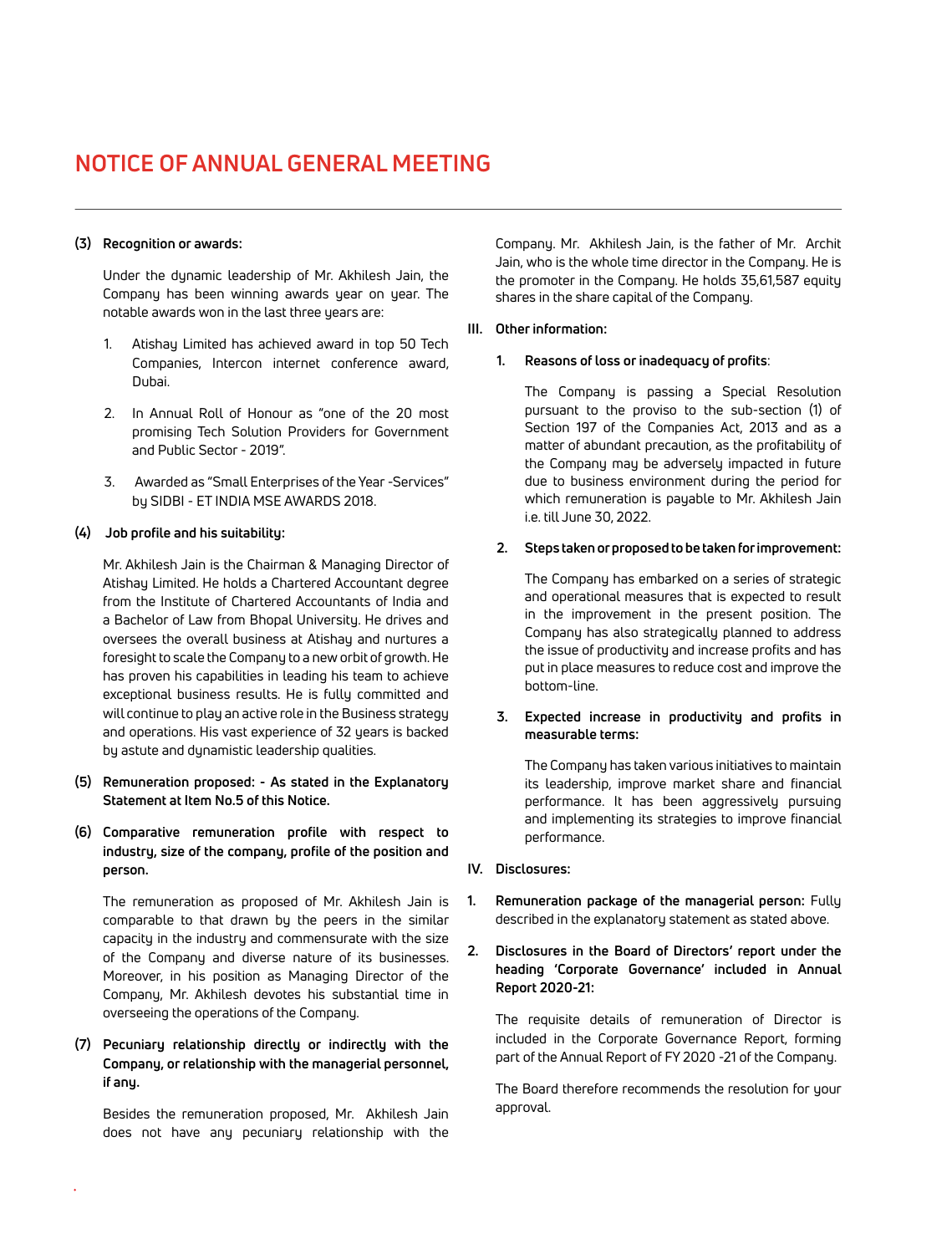

Except Mr. Akhilesh Jain (the appointee) Mr. Archit Jain and Mrs. Rekha Jain (the relatives of the appointee) none of the other Directors or key managerial personnel of the Company or their relatives are concerned or interested, financially or otherwise in this Resolution.

#### **ITEM NO. VI**

The Members of the Company at the Annual General Meeting held on 28<sup>th</sup> August, 2019 approved reappointment of Mr. Archit Jain (DIN: 06363647)) as Whole time Director of the Company with effect from July 2, 2019, for a period of five years and remuneration for a period of two years. It is proposed to fix their remuneration for a further period of one year as mentioned below:

|                                                    | <b>Particulars</b>    | Amount                      |  |
|----------------------------------------------------|-----------------------|-----------------------------|--|
| Ť.                                                 | Term of remuneration: | 1 Year w.e.f. 01.07.2021    |  |
| ii.                                                | Remuneration          |                             |  |
| Monthly Gross Salary:<br>Perguisites & Allowances: |                       | 1,50,000                    |  |
|                                                    |                       | As per rule of the Company. |  |

The total remuneration payable to Mr. Archit Jain exceeds 5% of the estimated net profits of the Company to be calculated as per the provisions of section 198 of the Companies Act, 2013 ("the Act") and accordingly an approval of shareholders through a special resolution is being sought.

It is hereby confirmed that the Company has not committed any default in payment of dues to any bank or public financial institution or any other secured creditor.

In terms of Schedule V to the Act, the relevant details that are required to be disclosed are provided hereunder

- **I. General information:**
- **(1) Nature of industry:** Software /IT industry
- **(2) Date or expected date of commencement of commercial**  production: the Company was incorporated on 30<sup>th</sup> March, 2000 and has been in operation since 2000.
- **(3) In case of new companies, expected date of commencement of activities as per project approved by financial institutions appearing in the prospectus**: Not Applicable
- **(4) Financial performance based on given indicators:**

#### $(5$  in lakhs)

| <b>Particulars</b>                         | 2020-21  | 2019-20  |
|--------------------------------------------|----------|----------|
| Total income                               | 2,735.01 | 2,477.18 |
| Total expenses                             | 2,383.50 | 2,222.61 |
| Profit before tax and exceptional<br>items | 351.51   | 254.57   |
| Exceptional items                          |          |          |
| Profit before tax                          | 351.51   | 254.57   |
| Tax Expenses                               | 103.75   | 10.08    |
| Profit after Tax (PAT)                     | 247.76   | 244.49   |
| Other Comprehensive Income                 | 6.43     | (5.76)   |
| Total Comprehensive Income for the<br>year | 254.19   | 238.73   |

(5) Foreign investments or collaborations, if any: Not Applicable

#### **II. Information about Mr. Archit Jain:**

#### **(1) Background details**

Mr. Archit Jain was appointed as Executive Director vide EGM Resolution dated February 1, 2013. He was then appointed as Whole time Director vide AGM Resolution dated July 3, 2014, for a period of 5 years. He was reappointed as Whole time Director vide AGM Resolution w.e.f. July 2, 2019 for a period of 5 years.

Being an engineer, he has made the company's technical department more stable by incorporating new technologies and processes.

#### **(2) Past remuneration**

| <b>Financial Years</b> | Amount $(\bar{z}$ in lakhs) |
|------------------------|-----------------------------|
| 2018-2019              | 12,00,000                   |
| 2019-2020              | 16,50,000                   |
| 2020-2021              | 18,00,000                   |

#### **(3) Recognition or awards:**

Under the dynamic leadership of Mr. Archit Jain, the Company has been winning awards year on year. The notable awards in recent three years are:

1. Atishay Limited has achieved award in top 50 Tech Companies, Intercon internet conference award, Dubai.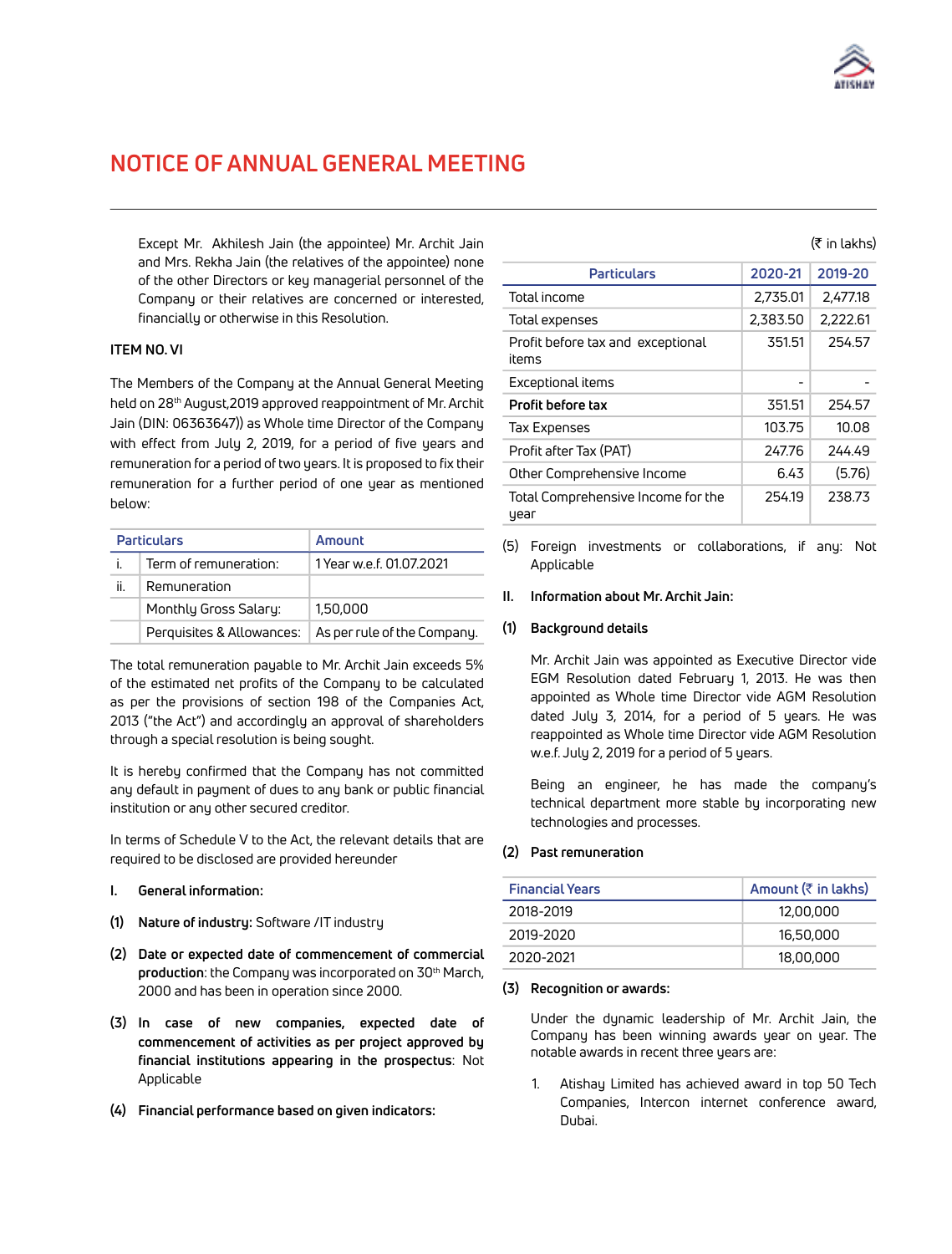- 2. In Annual Roll of Honour as "one of the 20 most promising Tech Solution Providers for Government and Public Sector – 2019".
- 3. Awarded as "Small Enterprises of the Year -Services" by SIDBI - ET INDIA MSE AWARDS 2018.

#### **(4) Job profile and his suitability:**

Mr. Archit Jain as Whole time director has been involved in policy planning, vision and strategy and long-term development activities of the Company. He has done his Bachelor of Engineering (Computers) from the University of Mumbai and holds a Management Degree from S.P. Jain Institute of Management and Research, Mumbai. He has an excellent track record of building and strengthening delivery excellence, quality, talent management and leadership development, and is instrumental in making strategic decisions. He leverages his strong experience in the field of e-governance & IT and IT-enabled services and his sharp observational skills to set the standards for his core management team to execute the Company's growth strategy.

- **(5) Remuneration proposed: - As stated in the Explanatory Statement at Item No. 6 of this Notice.**
- **(6) Comparative remuneration profile with respect to industry, size of the company, profile of the position and person.**

The remuneration as proposed of Mr. Archit Jain is comparable to that drawn by the peers in the similar capacity in the industry and commensurate with the size of the Company and diverse nature of its businesses. Moreover, in his position as Whole time Director of the Company, he devotes his substantial time in overseeing the operations of the Company.

#### **(7) Pecuniary relationship directly or indirectly with the Company, or relationship with the managerial personnel, if any.**

Besides the remuneration proposed, Mr. Archit Jain does not have any pecuniary relationship with the Company. Mr. Archit Jain is the son of Mr. Akhilesh Jain, Managing Director of the Company. He is a promoter in the Company. He holds 15,24,381 equity shares in the share capital of the Company.

#### **III. Other information:**

#### **1. Reasons of loss or inadequacy of profits**:

The Company is passing a Special Resolution pursuant to the provision to the sub-section (1) of Section 197 of the Companies Act, 2013 and as the profitability of the Company impacted due to business environment during the financial year 2020-21 due to COVID-19 pandemic.

#### **2. Steps taken or proposed to be taken for improvement:**

The Company has embarked on a series of strategic and operational measures that is expected to result in the improvement in the present position. The Company has also strategically planned to address the issue of productivity and increase profits and has put in place measures to reduce cost and improve the bottom-line.

**3. Expected increase in productivity and profits in measurable terms:** 

The Company has taken various initiatives to maintain its leadership, improve market share and financial performance. It has been aggressively pursuing and implementing its strategies to improve financial performance.

#### **IV. Disclosures:**

#### **1. Remuneration package of the managerial person:**

Fully described in the explanatory statement as stated above.

### **2. Disclosures in the Board of Directors' report under the heading 'Corporate Governance' included in Annual Report 2020-21:**

The requisite details of remuneration of Director is included in the Corporate Governance Report, forming part of the Annual Report of FY 2020 -21 of the Company.

The Board therefore recommends the resolution for your approval.

Except Mr. Archit Jain (the appointee) Mr. Akhilesh Jain and Mrs. Rekha Jain (the relatives of the appointee) none of the other Directors or key managerial personnel of the Company or their relatives are concerned or interested, financially or otherwise in this resolution.

> **BY ORDER OF THE BOARD OF DIRECTORS ATISHAY LIMITED**

**Place: Bhopal ITI TIWARI Date: 21.06.2021 (COMPANY SECRETARY & COMPLIANCE OFFICER)**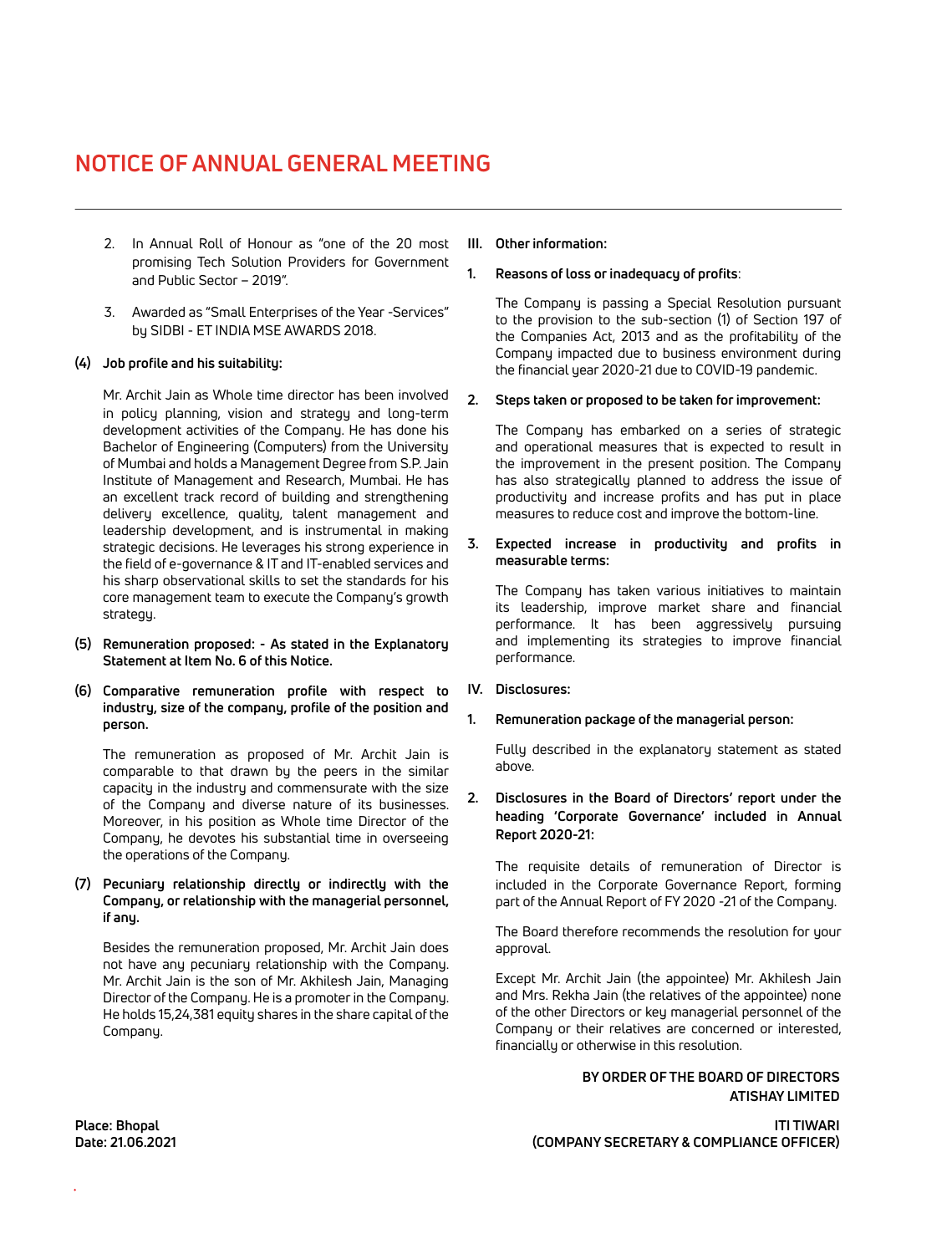

# **ANNEXURE**

Details of Directors seeking Appointment/Re-appointment at the Annual General Meeting: -

| <b>Particulars</b>                                           | Mrs. Rekha Jain            | Mr. Ajay Mujumdar           |
|--------------------------------------------------------------|----------------------------|-----------------------------|
| Date of Birth                                                | 16.09.1967                 | 29.11.1964                  |
| Date of Appointment                                          | 30.03.2000                 | 11.12.2016                  |
| Qualifications                                               | Master of Arts (Sociology) | M.B.A                       |
| Expertise in specific functional areas                       | <b>Business</b>            | <b>Business Development</b> |
| Directorships held in other companies                        | <b>NIL</b>                 |                             |
| Memberships / Chairmanships of committees of other companies | <b>NIL</b>                 | NIL                         |
| Number of shares held in the Company                         | 15,36,790                  | 1,667                       |

For other details such as number of meetings of the board attended during the year, remuneration drawn and relationship with other directors and key managerial personnel in respect of above directors, please refer to the corporate governance report which is a part of this Annual Report.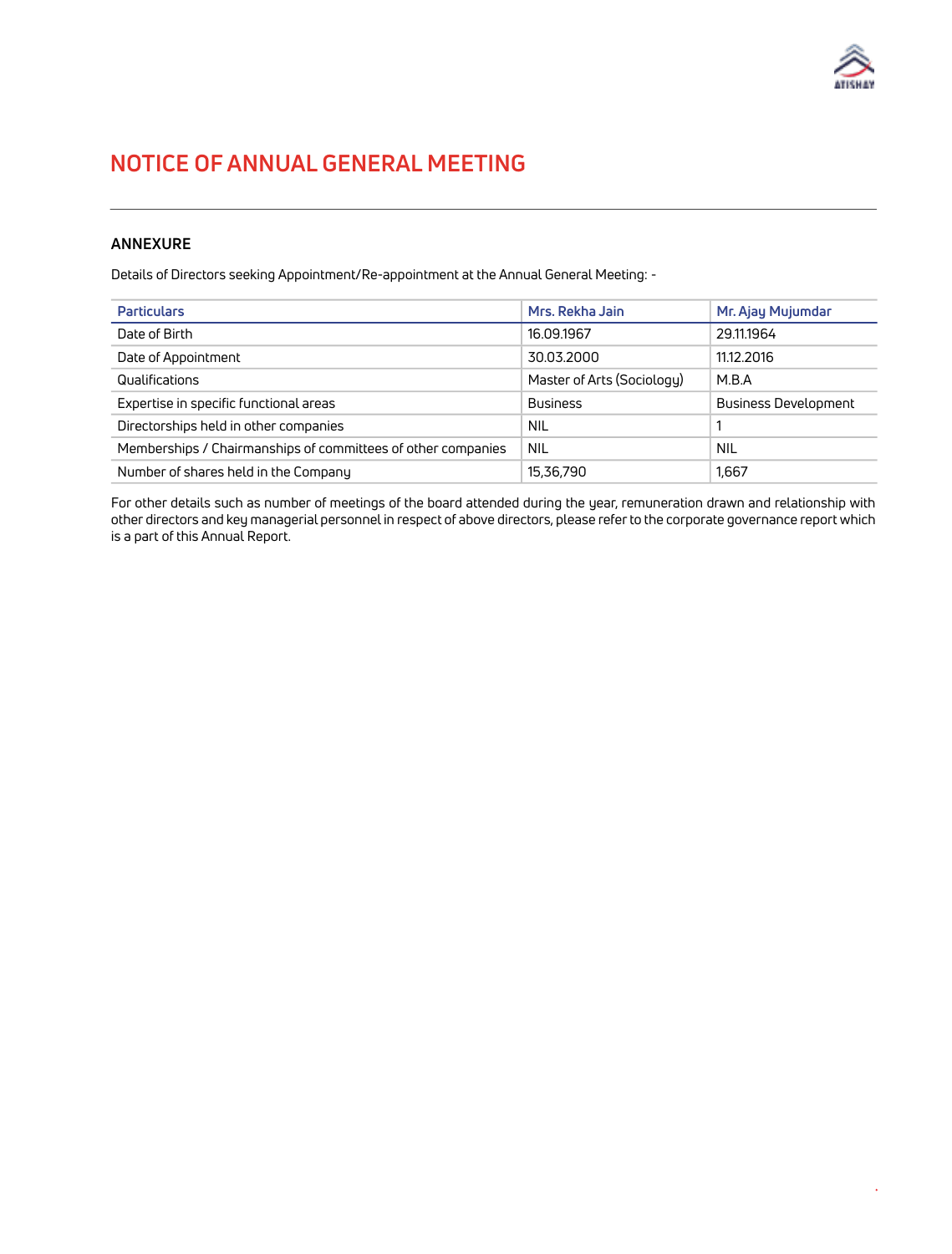### **NOTES:**

- 1. In view of the massive outbreak of the COVID-19 pandemic, social distancing is a norm to be followed and pursuant to the Circular No. 14/2020 dated April 08, 2020, Circular No.17/2020 dated April 13, 2020 issued by the Ministry of Corporate Affairs followed by Circular No. 20/2020 dated May 05, 2020 and Circular No. 02/2021 dated January 13, 2021 and all other relevant circulars issued from time to time, physical attendance of the Members to the AGM venue is not required and general meeting be held through video conferencing (VC) or other audio visual means (OAVM). Hence, Members can attend and participate in the ensuing EGM/AGM through VC/OAVM.
- 2. Pursuant to the Circular No. 14/2020 dated April 08, 2020, issued by the Ministry of Corporate Affairs, the facility to appoint proxy to attend and cast vote for the members is not available for this AGM. However, the Body Corporates are entitled to appoint authorised representatives to attend the AGM through VC/OAVM and participate there at and cast their votes through e-voting.
- 3. The Members can join the AGM in the VC/OAVM mode 15 minutes before and after the scheduled time of the commencement of the Meeting by following the procedure mentioned in the Notice. The facility of participation at the AGM through VC/OAVM will be made available for 1000 members on first come first served basis. This will not include large Shareholders (Shareholders holding 2% or more shareholding), Promoters, Institutional Investors, Directors, Key Managerial Personnel, the Chairpersons of the Audit Committee, Nomination and Remuneration Committee and Stakeholders Relationship Committee, Auditors etc. who are allowed to attend the AGM without restriction on account of first come first served basis.
- 4. The attendance of the Members attending the AGM through VC/OAVM will be counted for the purpose of reckoning the quorum under Section 103 of the Companies Act, 2013.
- 5. Pursuant to the provisions of Section 108 of the Companies Act, 2013 read with Rule 20 of the Companies (Management and Administration) Rules, 2014 (as amended) and Regulation 44 of SEBI (Listing Obligations & Disclosure Requirements) Regulations 2015 (as amended), and the Circulars issued by the Ministry of Corporate Affairs dated April 08, 2020, April 13, 2020 and May 05, 2020 the Company is providing facility of remote e-Voting

to its Members in respect of the business to be transacted at the AGM. For this purpose, the Company has entered into an agreement with National Securities Depository Limited (NSDL) for facilitating voting through electronic means, as the authorized agency. The facility of casting votes by a member using remote e-Voting system as well as voting on the day of the AGM will be provided by NSDL.

- 6. In line with the Ministry of Corporate Affairs (MCA) Circular No. 17/2020 dated April 13, 2020, the Notice calling the AGM has been uploaded on the website of the Company at www.atishay.com. The Notice can also be accessed from the websites of the Stock Exchange i.e. BSE Limited at www.bseindia.com respectively and the AGM Notice is also available on the website of NSDL (agency for providing the Remote e-Voting facility) i.e. www.evoting.nsdl.com.
- 7. AGM has been convened through VC/OAVM in compliance with applicable provisions of the Companies Act, 2013 read with MCA Circular No. 14/2020 dated April 08, 2020 and MCA Circular No. 17/2020 dated April 13, 2020, MCA Circular No. 20/2020 dated May 05, 2020 and MCA Circular No. 2/2021 dated January 13, 2021.
- 8. The Company has appointed Prajakta Padhye\ Nilesh A.Pradhan, being Partner of Nilesh A Pradhan & Co., Company Secretaries in practice, as the Scrutinizer to scrutinize the remote e-voting and the e-voting at the AGM in a fair and transparent manner.
- 9. Any person holding shares in physical form and nonindividual shareholders, who acquires shares of the Company and becomes member of the Company after the notice is send through e-mail and holding shares as on 03.08.2021, may obtain the login ID and password by sending a request at evoting@nsdl.co.in or Issuer/ RTA. However, if you are already registered with NSDL for remote e-voting, then you can use your existing user ID and password for casting your vote. If you forgot your password, you can reset your password by using "Forgot User Details/Password" or "Physical User Reset Password" option available on www.evoting.nsdl.com or call on toll free no. 1800 1020 990 and 1800 22 44 30 . In case of Individual Shareholders holding securities in demat mode who acquires shares of the Company and becomes a Member of the Company after sending of the Notice and holding shares as on 03.08.2021 may follow steps mentioned in the Notice of the AGM under "Access to NSDL e-Voting system".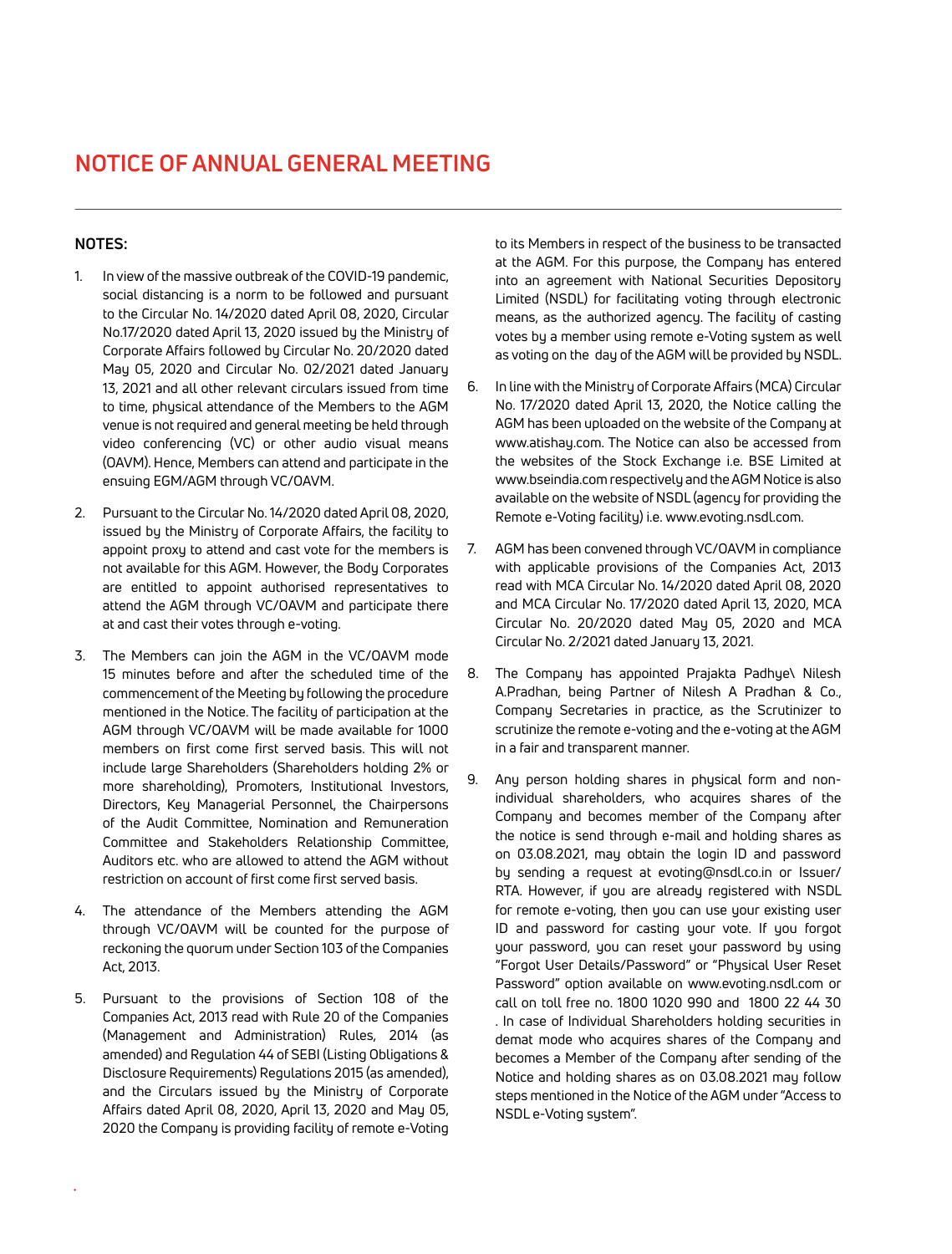

### **THE INSTRUCTIONS FOR MEMBERS FOR REMOTE E-VOTING AND JOINING GENERAL MEETING ARE AS UNDER:-**

The remote e-voting period begins on 07.08.2021 at 9:00 A.M. and ends on 09.08.2021 at 5:00 P.M. The remote e-voting module shall be disabled by NSDL for voting thereafter. The Members, whose names appear in the Register of Members / Beneficial Owners as on the record date/cut off date i.e. 03.08.2021, may cast their vote electronically. The voting right of shareholders shall be in proportion to their share in the paid-up equity share capital of the Company as on the cut-off date, being 03.08.2021.

#### **How do I vote electronically using NSDL e-Voting system?**

The way to vote electronically on NSDL e-Voting system consists of "Two Steps" which are mentioned below:

#### **Step 1: Access to NSDL e-Voting system**

#### **A) Login method for e-Voting and joining virtual meeting for Individual shareholders holding securities in demat mode**

In terms of SEBI circular dated December 9, 2020 on e-Voting facility provided by Listed Companies, Individual shareholders holding securities in demat mode are allowed to vote through their demat account maintained with Depositories and Depository Participants. Shareholders are advised to update their mobile number and email Id in their demat accounts in order to access e-Voting facility.

Login method for Individual shareholders holding securities in demat mode is given below:

| <b>Type of shareholders</b>                                               | <b>Login Method</b>                                                                                                                                                                                                                                                                                                                                                                                                                                                                                                                                                                                                                                                                                                                                                                                                                                                                                                        |
|---------------------------------------------------------------------------|----------------------------------------------------------------------------------------------------------------------------------------------------------------------------------------------------------------------------------------------------------------------------------------------------------------------------------------------------------------------------------------------------------------------------------------------------------------------------------------------------------------------------------------------------------------------------------------------------------------------------------------------------------------------------------------------------------------------------------------------------------------------------------------------------------------------------------------------------------------------------------------------------------------------------|
| Individual Shareholders holding<br>securities in demat mode with<br>NSDL. | 1.<br>If you are already registered for NSDL IDeAS facility, please visit the e-Services website<br>of NSDL. Open web browser by typing the following URL: https://eservices.nsdl.com/<br>either on a Personal Computer or on a mobile. Once the home page of e-Services is<br>launched, click on the "Beneficial Owner" icon under "Login" which is available under<br>"IDeAS" section. A new screen will open. You will have to enter your User ID and<br>Password. After successful authentication, you will be able to see e-Voting services.<br>Click on "Access to e-Voting" under e-Voting services and you will be able to see<br>e-Voting page. Click on options available against company name or e-Voting service<br>provider - NSDL and you will be re-directed to NSDL e-Voting website for casting your<br>vote during the remote e-Voting period or joining virtual meeting & voting during the<br>meeting. |
|                                                                           | If the user is not registered for IDeAS e-Services, option to register is available at<br>2.<br>https://eservices.nsdl.com. Select "Register Online for IDeAS" Portal or click at https://<br>eservices.nsdl.com/SecureWeb/IdeasDirectReg.jsp                                                                                                                                                                                                                                                                                                                                                                                                                                                                                                                                                                                                                                                                              |
|                                                                           | Visit the e-Voting website of NSDL. Open web browser by typing the following URL:<br>3.<br>https://www.evoting.nsdl.com/either on a Personal Computer or on a mobile. Once the<br>home page of e-Voting system is launched, click on the icon "Login" which is available<br>under 'Shareholder/Member' section. A new screen will open. You will have to enter<br>your User ID (i.e. your sixteen digit demat account number held with NSDL), Password/<br>OTP and a Verification Code as shown on the screen. After successful authentication,<br>you will be redirected to NSDL Depository site wherein you can see e-Voting page.<br>Click on options available against company name or e-Voting service provider - NSDL<br>and you will be redirected to e-Voting website of NSDL for casting your vote during the<br>remote e-Voting period or joining virtual meeting & voting during the meeting.                   |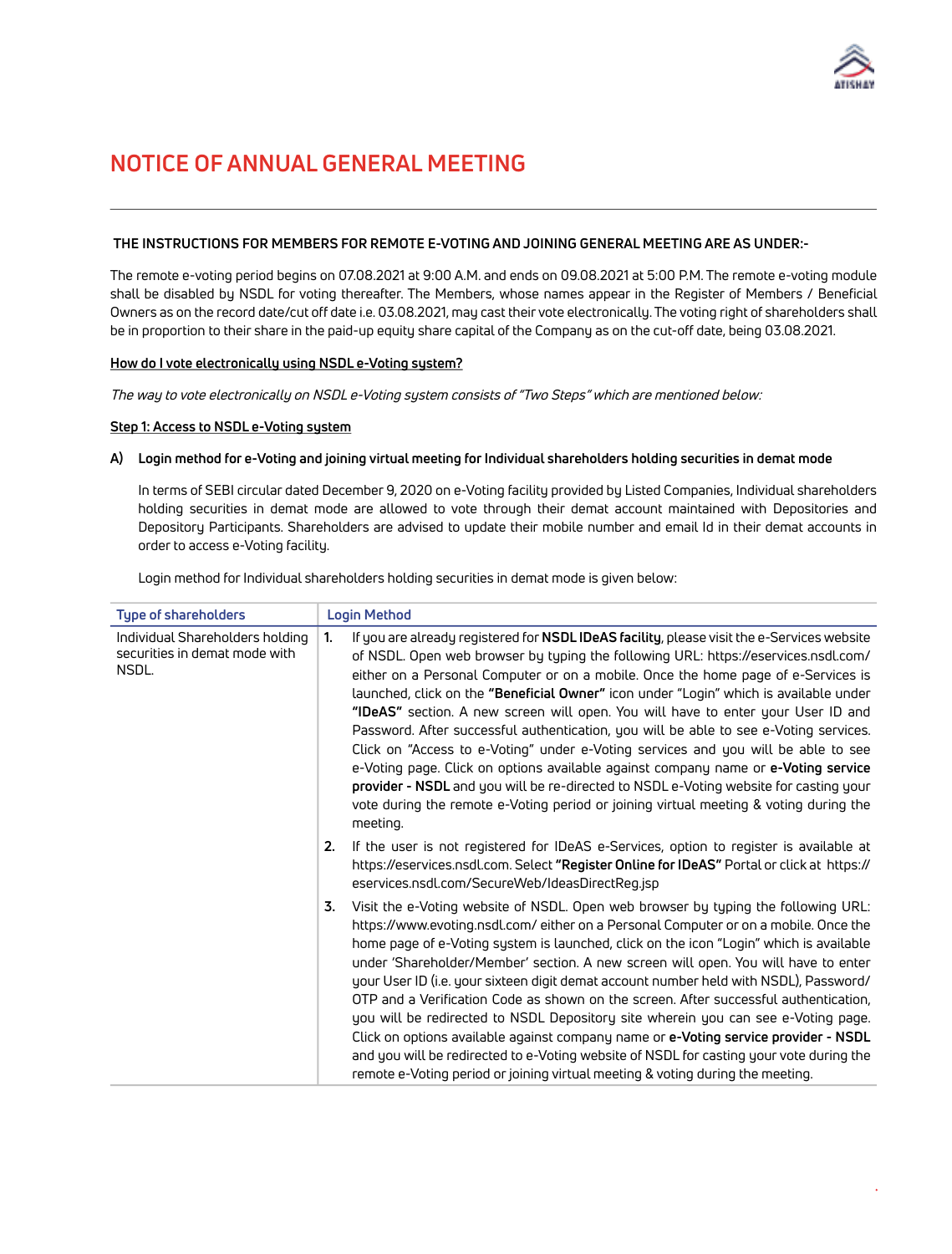| Individual Shareholders holding<br>securities in demat mode with<br><b>CDSL</b>                                 | 1. | Existing users who have opted for Easi / Easiest, they can login through their user id<br>and password. Option will be made available to reach e-Voting page without any further<br>authentication. The URL for users to login to Easi / Easiest are https://web.cdslindia.<br>com/myeasi/home/login or www.cdslindia.com and click on New System Myeasi.                                                                                                                                                                                                                                                                                               |
|-----------------------------------------------------------------------------------------------------------------|----|---------------------------------------------------------------------------------------------------------------------------------------------------------------------------------------------------------------------------------------------------------------------------------------------------------------------------------------------------------------------------------------------------------------------------------------------------------------------------------------------------------------------------------------------------------------------------------------------------------------------------------------------------------|
|                                                                                                                 | 2. | After successful login of Easi/Easiest the user will be also able to see the E Voting Menu.<br>The Menu will have links of <b>e-Voting service provider i.e. NSDL.</b> Click on <b>NSDL</b> to cast<br>your vote.                                                                                                                                                                                                                                                                                                                                                                                                                                       |
|                                                                                                                 | 3. | If the user is not registered for Easi/Easiest, option to register is available at https://web.<br>cdslindia.com/myeasi/Registration/EasiRegistration                                                                                                                                                                                                                                                                                                                                                                                                                                                                                                   |
|                                                                                                                 | 4. | Alternatively, the user can directly access e-Voting page by providing demat Account<br>Number and PAN No. from a link in www.cdslindia.com home page. The system will<br>authenticate the user by sending OTP on registered Mobile & Email as recorded in<br>the demat Account. After successful authentication, user will be provided links for the<br>respective ESP i.e. NSDL where the e-Voting is in progress.                                                                                                                                                                                                                                    |
| Individual Shareholders (holding<br>securities in demat mode)<br>login through their depository<br>participants |    | You can also login using the login credentials of your demat account through your Depository<br>Participant registered with NSDL/CDSL for e-Voting facility. Once login, you will be able to<br>see e-Voting option. Once you click on e-Voting option, you will be redirected to NSDL/CDSL<br>Depository site after successful authentication, wherein you can see e-Voting feature. Click<br>on options available against company name or e-Voting service provider-NSDL and you will<br>be redirected to e-Voting website of NSDL for casting your vote during the remote e-Voting<br>period or joining virtual meeting & voting during the meeting. |

**Important note:** Members who are unable to retrieve User ID/ Password are advised to use Forget User ID and Forget Password option available at abovementioned website.

### **Helpdesk for Individual Shareholders holding securities in demat mode for any technical issues related to login through Depository i.e. NSDL and CDSL.**

| Login type                                                            | <b>Helpdesk details</b>                                                                                                                                                           |  |
|-----------------------------------------------------------------------|-----------------------------------------------------------------------------------------------------------------------------------------------------------------------------------|--|
| Individual Shareholders holding securities<br>in demat mode with NSDL | Members facing any technical issue in login can contact NSDL helpdesk by<br>sending a request at evoting@nsdl.co.in or call at toll free no.: 1800 1020 990<br>and 1800 22 44 30  |  |
| Individual Shareholders holding securities<br>in demat mode with CDSL | Members facing any technical issue in login can contact CDSL helpdesk by<br>sending a request at helpdesk.evoting@cdslindia.com or contact at 022-<br>23058738 or 022-23058542-43 |  |

### **B) Login Method for evoting and joining the virtual meeting for shareholders other than Individual shareholders holding securities in demat mode and shareholders holding securities in physical mode.**

### **How to Log-in to NSDL e-Voting website?**

- **1.** Visit the e-Voting website of NSDL. Open web browser by typing the following URL:<https://www.evoting.nsdl.com/> either on a Personal Computer or on a mobile.
- **2.** Once the home page of e-Voting system is launched, click on the icon "Login" which is available under 'Shareholder/Member' section.
- **3.** A new screen will open. You will have to enter your User ID, your Password/OTP and a Verification Code as shown on the screen.

Alternatively, if you are registered for NSDL eservices i.e. IDEAS, you can log-in at <https://eservices.nsdl.com/>with your existing IDEAS login. Once you log-in to NSDL eservices after using your log-in credentials, click on e-Voting and you can proceed to Step 2 i.e. Cast your vote electronically.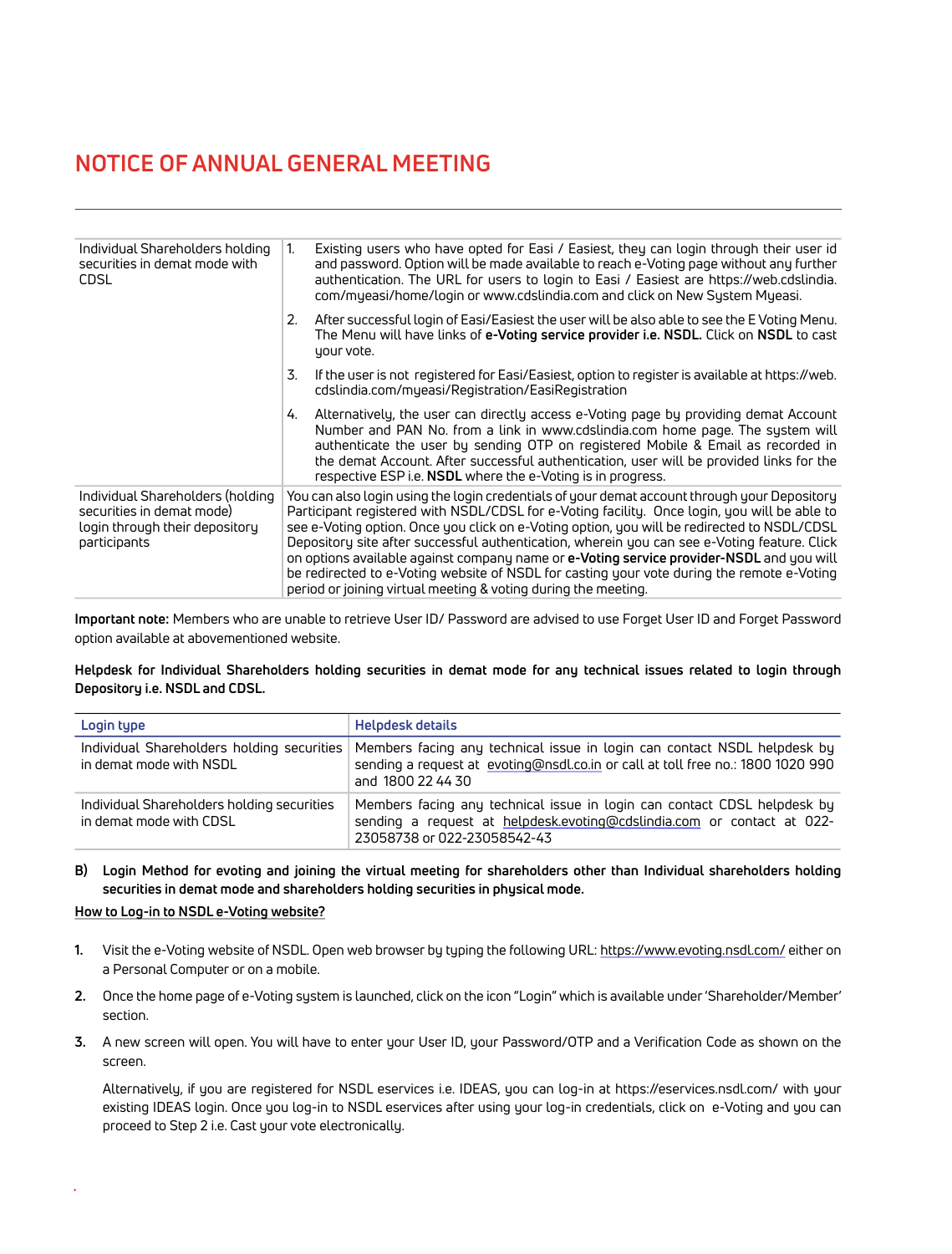

|                                                            |                                                                                                                                                                   | Manner of holding shares i.e. Demat (NSDL or CDSL) or Physical                                                                                                                                                                                                                                                                                   |                                                                                                                                                              | Your User ID is:                                                                                                                                                                            |
|------------------------------------------------------------|-------------------------------------------------------------------------------------------------------------------------------------------------------------------|--------------------------------------------------------------------------------------------------------------------------------------------------------------------------------------------------------------------------------------------------------------------------------------------------------------------------------------------------|--------------------------------------------------------------------------------------------------------------------------------------------------------------|---------------------------------------------------------------------------------------------------------------------------------------------------------------------------------------------|
| a) For Members who hold shares in demat account with NSDL. |                                                                                                                                                                   |                                                                                                                                                                                                                                                                                                                                                  | 8 Character DP ID followed by 8 Digit Client ID<br>For example if your DP ID is IN300*** and Client ID is<br>12****** then your user ID is IN300***12******. |                                                                                                                                                                                             |
| b) For Members who hold shares in demat account with CDSL. |                                                                                                                                                                   | 16 Digit Beneficiary ID<br>For example if your Beneficiary ID is 12************** then<br>your user ID is 12**************                                                                                                                                                                                                                       |                                                                                                                                                              |                                                                                                                                                                                             |
|                                                            |                                                                                                                                                                   | c) For Members holding shares in Physical Form.                                                                                                                                                                                                                                                                                                  |                                                                                                                                                              | EVEN Number followed by Folio Number registered with<br>the company<br>For example if folio number is 001*** and EVEN is 101456<br>then user ID is 101456001***                             |
| 5.                                                         | Password details for shareholders other than Individual<br>shareholders are given below:                                                                          |                                                                                                                                                                                                                                                                                                                                                  |                                                                                                                                                              | Physical User Reset Password?" (If you are holding<br>b)<br>shares in physical mode) option available on www.<br>evoting.nsdl.com.                                                          |
|                                                            | a)                                                                                                                                                                | If you are already registered for e-Voting, then you<br>can user your existing password to login and cast<br>your vote.                                                                                                                                                                                                                          |                                                                                                                                                              | If you are still unable to get the password by<br>C)<br>aforesaid two options, you can send a request at<br>evoting@nsdl.co.in mentioning your demat account                                |
|                                                            | b)                                                                                                                                                                | If you are using NSDL e-Voting system for the first<br>time, you will need to retrieve the 'initial password'<br>which was communicated to you. Once you retrieve<br>your 'initial password', you need to enter the 'initial<br>password' and the system will force you to change<br>your password.                                              |                                                                                                                                                              | number/folio number, your PAN, your name and<br>your registered address etc.                                                                                                                |
|                                                            |                                                                                                                                                                   |                                                                                                                                                                                                                                                                                                                                                  |                                                                                                                                                              | Members can also use the OTP (One Time Password)<br>d)<br>based login for casting the votes on the e-Voting<br>system of NSDL.                                                              |
|                                                            | c)                                                                                                                                                                | How to retrieve your 'initial password'?                                                                                                                                                                                                                                                                                                         |                                                                                                                                                              | After entering your password, tick on Agree to "Terms and<br>Conditions" by selecting on the check box                                                                                      |
|                                                            | (i)                                                                                                                                                               | If your email ID is registered in your demat account<br>or with the company, your 'initial password' is                                                                                                                                                                                                                                          | 8.                                                                                                                                                           | Now, you will have to click on "Login" button.                                                                                                                                              |
|                                                            |                                                                                                                                                                   | communicated to you on your email ID. Trace the<br>email sent to you from NSDL from your mailbox.<br>Open the email and open the attachment i.e. a .pdf file.<br>Open the .pdf file. The password to open the .pdf file is<br>your 8 digit client ID for NSDL account, last 8 digits of<br>client ID for CDSL account or folio number for shares |                                                                                                                                                              | 9. After you click on the "Login" button, Home page of e-Voting<br>will open.                                                                                                               |
|                                                            |                                                                                                                                                                   |                                                                                                                                                                                                                                                                                                                                                  |                                                                                                                                                              | Step 2: Cast your vote electronically and join General Meeting<br>on NSDL e-Voting system.                                                                                                  |
|                                                            | held in physical form. The .pdf file contains your 'User<br>ID' and your 'initial password'.                                                                      |                                                                                                                                                                                                                                                                                                                                                  |                                                                                                                                                              | How to cast your vote electronically and join General Meeting<br>on NSDL e-Voting system?                                                                                                   |
|                                                            |                                                                                                                                                                   | (ii) If your email ID is not registered, please follow steps<br>mentioned below in process for those shareholders<br>whose email ids are not registered                                                                                                                                                                                          | 1.                                                                                                                                                           | After successful login at Step 1, you will be able to see all<br>the companies "EVEN" in which you are holding shares<br>and whose voting cycle and General Meeting is in active<br>status. |
| 6.                                                         | If you are unable to retrieve or have not received the "<br>Initial password" or have forgotten your password:                                                    |                                                                                                                                                                                                                                                                                                                                                  | 2.                                                                                                                                                           | Select "EVEN" of company for which you wish to cast                                                                                                                                         |
|                                                            | a)<br>Click on "Forgot User Details/Password?"(If you are<br>holding shares in your demat account with NSDL or<br>CDSL) option available on www.evoting.nsdl.com. |                                                                                                                                                                                                                                                                                                                                                  |                                                                                                                                                              | your vote during the remote e-Voting period and casting<br>your vote during the General Meeting. For joining virtual<br>meeting, you need to click on "VC/OAVM" link placed                 |

# **4.** Your User ID details are given below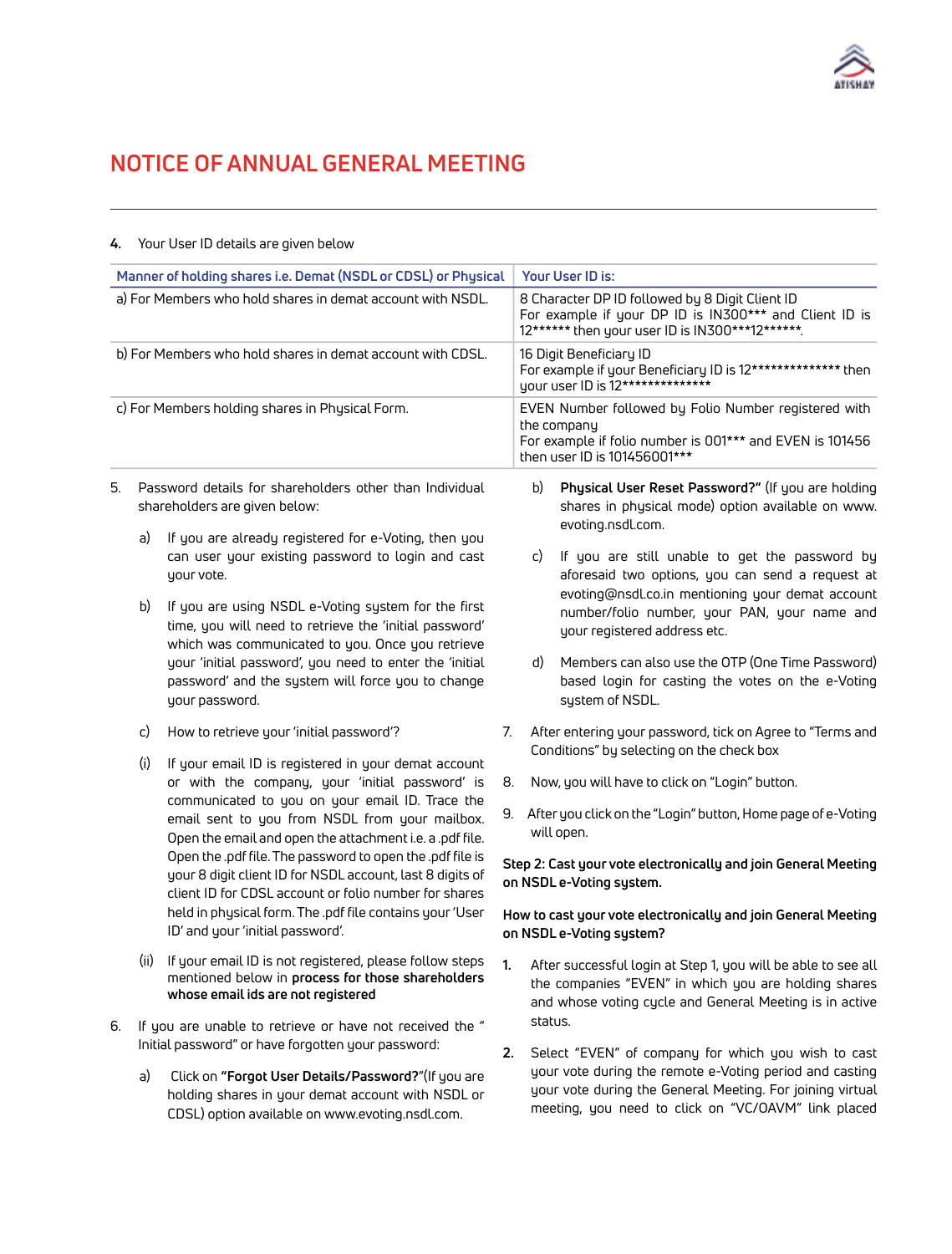under "Join General Meeting".

- **3.** Now you are ready for e-Voting as the Voting page opens.
- **4.** Cast your vote by selecting appropriate options i.e. assent or dissent, verify/modify the number of shares for which you wish to cast your vote and click on "Submit" and also "Confirm" when prompted.
- **5.** Upon confirmation, the message "Vote cast successfully" will be displayed.
- **6.** You can also take the printout of the votes cast by you by clicking on the print option on the confirmation page.
- **7.** Once you confirm your vote on the resolution, you will not be allowed to modify your vote.

#### **General Guidelines for shareholders**

- 1. Institutional shareholders (i.e. other than individuals, HUF, NRI etc.) are required to send scanned copy (PDF/ JPG Format) of the relevant Board Resolution/ Authority letter etc. with attested specimen signature of the duly authorized signatory(ies) who are authorized to vote, to the Scrutinizer by e-mail to [info@napco.in](mailto:info@napco.in) with a copy marked to [evoting@nsdl.co.in](mailto:evoting@nsdl.co.in).
- 2. It is strongly recommended not to share your password with any other person and take utmost care to keep your password confidential. Login to the e-voting website will be disabled upon five unsuccessful attempts to key in the correct password. In such an event, you will need to go through the "[Forgot User Details/Password?](https://www.evoting.nsdl.com/eVotingWeb/commonhtmls/NewUser.jsp)" or ["Physical](https://www.evoting.nsdl.com/eVotingWeb/commonhtmls/PhysicalUser.jsp) [User Reset Password?](https://www.evoting.nsdl.com/eVotingWeb/commonhtmls/PhysicalUser.jsp)" option available on www.evoting. nsdl.com to reset the password.
- 3. In case of any queries, you may refer the Frequently Asked Questions (FAQs) for Shareholders and e-voting user manual for Shareholders available at the download section of [www.evoting.nsdl.com](http://www.evoting.nsdl.com) or call on toll free no.: 1800 1020 990 and 1800 22 44 30 or send a request to Mr. Amit Vishal, Senior Manager – NSDL or Ms. Pallavi Mhatre, Manager, NSDL or Mr. Sagar Ghosalkar, Assistant Manager- NSDL at [evoting@nsdl.co.in](mailto:evoting@nsdl.co.in)

**Process for those shareholders whose email ids are not registered with the depositories for procuring user id and password and registration of e mail ids for e-voting for the resolutions set out in this notice**:

1. In case shares are held in physical mode please provide Folio No., Name of shareholder, scanned copy of the share certificate (front and back), PAN (self attested scanned copy of PAN card), AADHAR (self attested scanned copy of Aadhar Card) by email to (iti.tiwari@atishay.com).

- 2. In case shares are held in demat mode, please provide DPID-CLID (16 digit DPID + CLID or 16 digit beneficiary ID), Name, client master or copy of Consolidated Account statement, PAN (self attested scanned copy of PAN card), AADHAR (self attested scanned copy of Aadhar Card) to (iti. tiwari@atishay.com). If you are an Individual shareholders holding securities in demat mode, you are requested to refer to the login method explained at **step 1 (A**) i.e. **Login method for e-Voting and joining virtual meeting for Individual shareholders holding securities in demat mode**.
- 3. Alternatively shareholder/members may send a request to [evoting@nsdl.co.in](mailto:evoting@nsdl.co.in) for procuring user id and password for e-voting by providing above mentioned documents.
- 4. In terms of SEBI circular dated December 9, 2020 on e-Voting facility provided by Listed Companies, Individual shareholders holding securities in demat mode are allowed to vote through their demat account maintained with Depositories and Depository Participants. Shareholders are required to update their mobile number and email ID correctly in their demat account in order to access e-Voting facility.

### **THE INSTRUCTIONS FOR MEMBERS FOR e-VOTING ON THE DAY OF THE AGM ARE AS UNDER:-**

- 1. The procedure for e-Voting on the day of the AGM is same as the instructions mentioned above for remote e-voting.
- 2. Only those Members/ shareholders, who will be present in the AGM through VC/OAVM facility and have not casted their vote on the Resolutions through remote e-Voting and are otherwise not barred from doing so, shall be eligible to vote through e-Voting system in the AGM.
- 3. Members who have voted through Remote e-Voting will be eligible to attend the AGM. However, they will not be eligible to vote at the AGM.
- 4. The details of the person who may be contacted for any grievances connected with the facility for e-Voting on the day of the AGM shall be the same person mentioned for Remote e-voting.

### **INSTRUCTIONS FOR MEMBERS FOR ATTENDING THE AGM THROUGH VC/OAVM ARE AS UNDER:**

1. Member will be provided with a facility to attend the AGM through VC/OAVM through the NSDL e-Voting system. Members may access by following the steps mentioned above for **Access to NSDL e-Voting system**.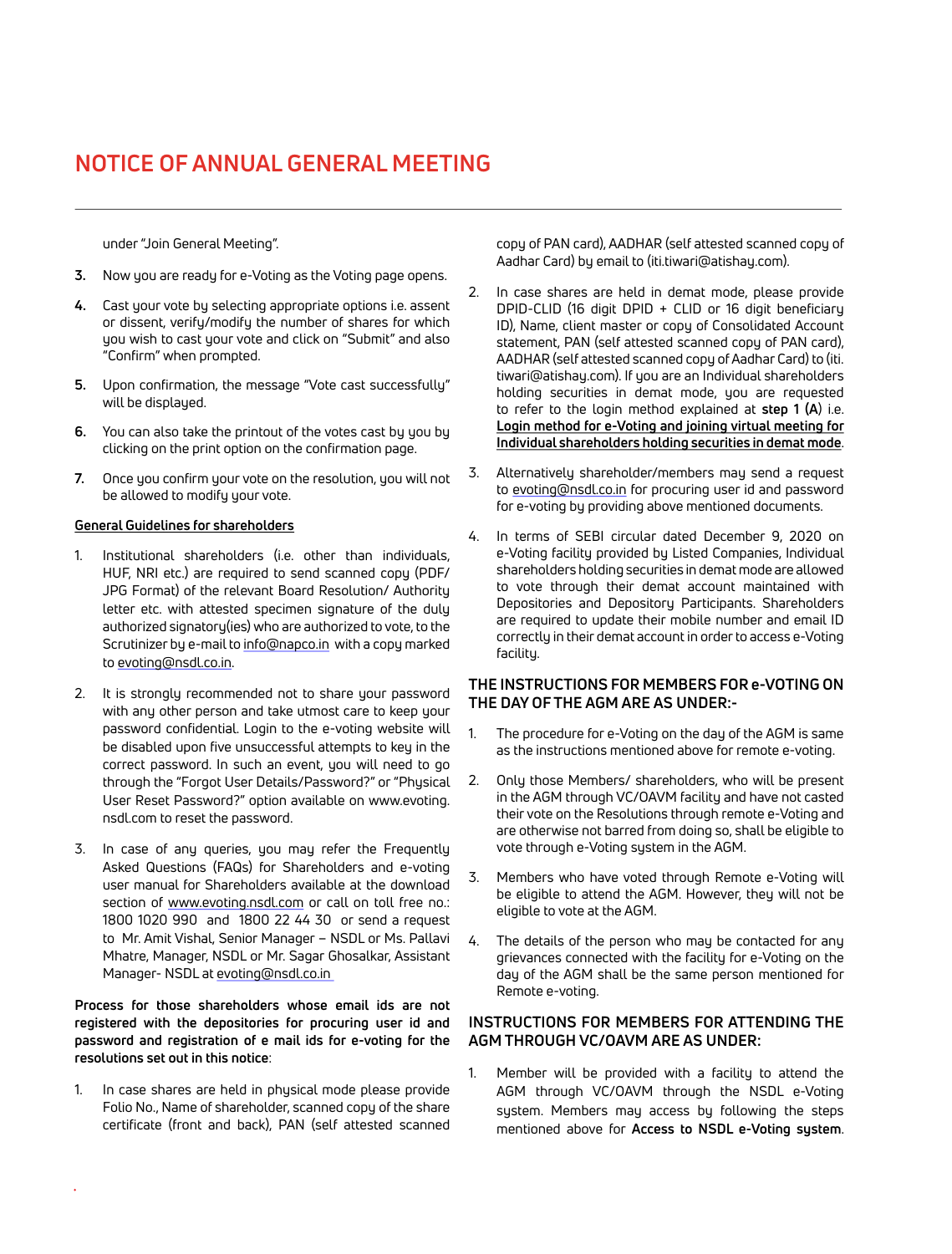

After successful login, you can see link of "VC/OAVM link" placed under **"Join General meeting"** menu against company name. You are requested to click on VC/OAVM link placed under Join General Meeting menu. The link for VC/OAVM will be available in Shareholder/Member login where the EVEN of Company will be displayed. Please note that the members who do not have the User ID and Password for e-Voting or have forgotten the User ID and Password may retrieve the same by following the remote e-Voting instructions mentioned in the notice to avoid last minute rush.

- 2. Members are encouraged to join the Meeting through Laptops for better experience.
- 3. Further Members will be required to allow Camera and use Internet with a good speed to avoid any disturbance during the meeting.
- 4. Please note that Participants Connecting from Mobile Devices or Tablets or through Laptop connecting via Mobile Hotspot may experience Audio/Video loss due to Fluctuation in their respective network. It is therefore recommended to use Stable Wi-Fi or LAN Connection to mitigate any kind of aforesaid glitches.

#### **PROCEDURE TO ASK QUESTIONS/SEEK CLARIFICATIONS WITH RESPECT TO ANNUAL REPORT:**

- 1. The Shareholders, seeking any information with regard to the accounts or any matter to be placed at the AGM, are requested to write to the Company through email on compliance@atishay.com. Questions/queries received by the Company till Monday 2<sup>nd</sup> August, 2021 shall only be considered and responded during the AGM.
- 2. Shareholders who would like to express their views during the AGM may register themselves as a speaker by sending their request from their registered email mentioning their name, DP ID and Client ID/ folio number, PAN, mobile number at [compliance@atishay.com](mailto:compliance@atishay.com) from Tuesday 3rd August, 2021 (from 9.00 A.M.) to Thursday 5th August, 2021 (upto 5.00 P.M.)
- 3. The Company reserves the right to restrict the number of questions and number of speakers, depending on the availability of time for the AGM.

### **DIVIDEND RELATED INFORMATION**

1. The Members, whose names appear in the Register of Members/list of Beneficial Owners as on Tuesday, 3rd August , 2021, i.e. the date prior to the commencement of book closure, being the cut-off date will be paid the Final Dividend for the financial year ended 31st March, 2021, as recommended by the Board, if approved at the AGM.

- 2. Members holding shares in demat form are hereby informed that bank particulars registered with their respective Depository Participants, with whom they maintain their demat accounts, will be used by the Company for the payment of dividend. The Company or its Registrar cannot act on any request received directly from the Members holding shares in demat form for any change of bank particulars. Such changes are to be intimated only to the Depository Participant(s) of the Members. Members holding shares in demat form are requested to intimate any change in their address and/or bank mandate immediately to their Depository Participants.
- 3. Members holding shares in physical form are requested to intimate any change of address and/or bank mandate to Linkintime India Private Limited, Registrar and Share Transfer Agent of the Company or Investor Service Department of the Company immediately by sending a request on e-mail at compliance@atishay.com.
- 4. The Ministry of Corporate Affairs had notified provisions relating to unpaid/unclaimed dividend under Sections 124 and 125 of Companies Act, 2013 and Investor Education and Protection Fund (Accounting, Audit, Transfer and Refund) Rules, 2016. As per these Rules, dividends which are not encashed/claimed by the shareholder for a period of seven consecutive years shall be transferred to the Investor Education and Protection Fund (IEPF) Authority. The IEPF Rules mandate the Companies to transfer the shares of shareholders whose dividends remain unpaid/ unclaimed for a period of seven consecutive years to the demat account of IEPF Authority. Hence, the Company urges all the shareholders to encash/claim their respective dividend during the prescribed period.

#### **OTHER INFORMATION**

1. At the seventeenth AGM held on  $19<sup>th</sup>$  July, 2017 the Members approved appointment of M/s B. M Parekh & Co., Chartered Accountants (Firm Registration No. 107448W) as Statutory Auditors of the Company to hold office for a period of five years from the conclusion of that AGM till the conclusion of the twenty-Second AGM, subject to ratification of their appointment by Members at every AGM, if so required under the Act. The requirement to place the matter relating to appointment of auditors for